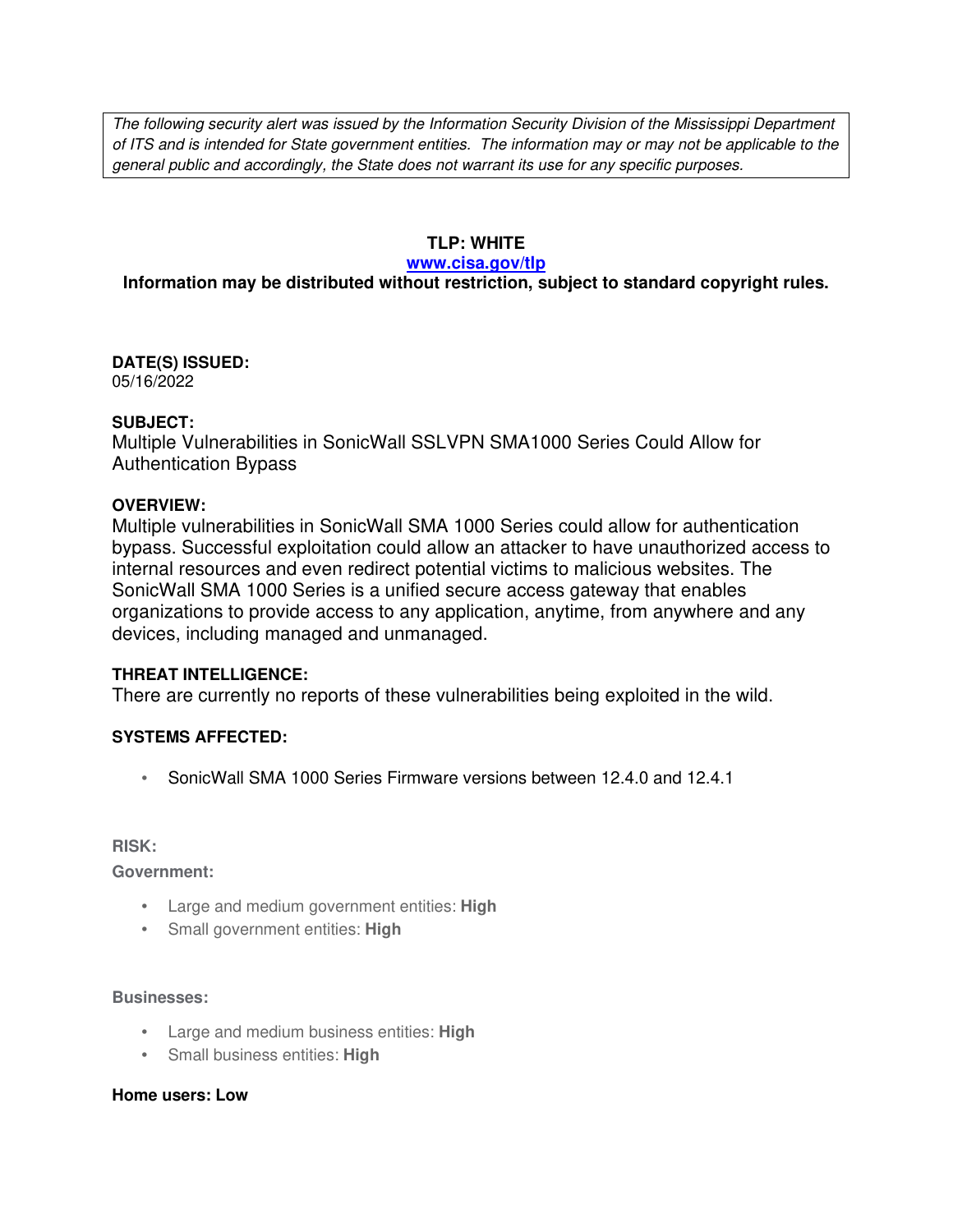### **TECHNICAL SUMMARY:**

Multiple vulnerabilities in SonicWall SMA 1000 Series could allow for authentication bypass.

# **Tactic:** Persistence (TA0003)

# **Technique:** Modify Authentication Process (T1556)

• SMA1000 series appliance incorrectly restricts access to a resource from an unauthorized actor leading to Improper Access Control vulnerability. (CVE-2022-22282)

# **Tactic:** Persistence (TA0009)

# **Technique:** Browser Session Hijacking (T1185)

- Use of a shared and hard-coded encryption key (CVE-2022-1701)
- SMA1000 series appliances accept a user-controlled input that specifies a link to an external site and uses that link in a redirect which leads to Open redirection vulnerability. (CVE-2022-1702)

Successful exploitation of these vulnerabilities could allow for authentication bypass. This could allow an attacker to have unauthorized access to internal resources and even redirect potential victims to malicious websites.

### **RECOMMENDATIONS:**

We recommend the following actions be taken:

- Apply appropriate patches provided by SonicWall to vulnerable systems immediately after appropriate testing. (M1051: Update Software)
	- o **Safeguard 7.1: Establish and Maintain a Vulnerability Management Process**: Establish and maintain a documented vulnerability management process for enterprise assets. Review and update documentation annually, or when significant enterprise changes occur that could impact this Safeguard.
	- o **Safeguard 7.4: Perform Automated Application Patch Management:** Perform application updates on enterprise assets through automated patch management on a monthly, or more frequent, basis.
	- o **Safeguard 7.5: Perform Automated Vulnerability Scans of Internal Enterprise Assets:** Perform automated vulnerability scans of internal enterprise